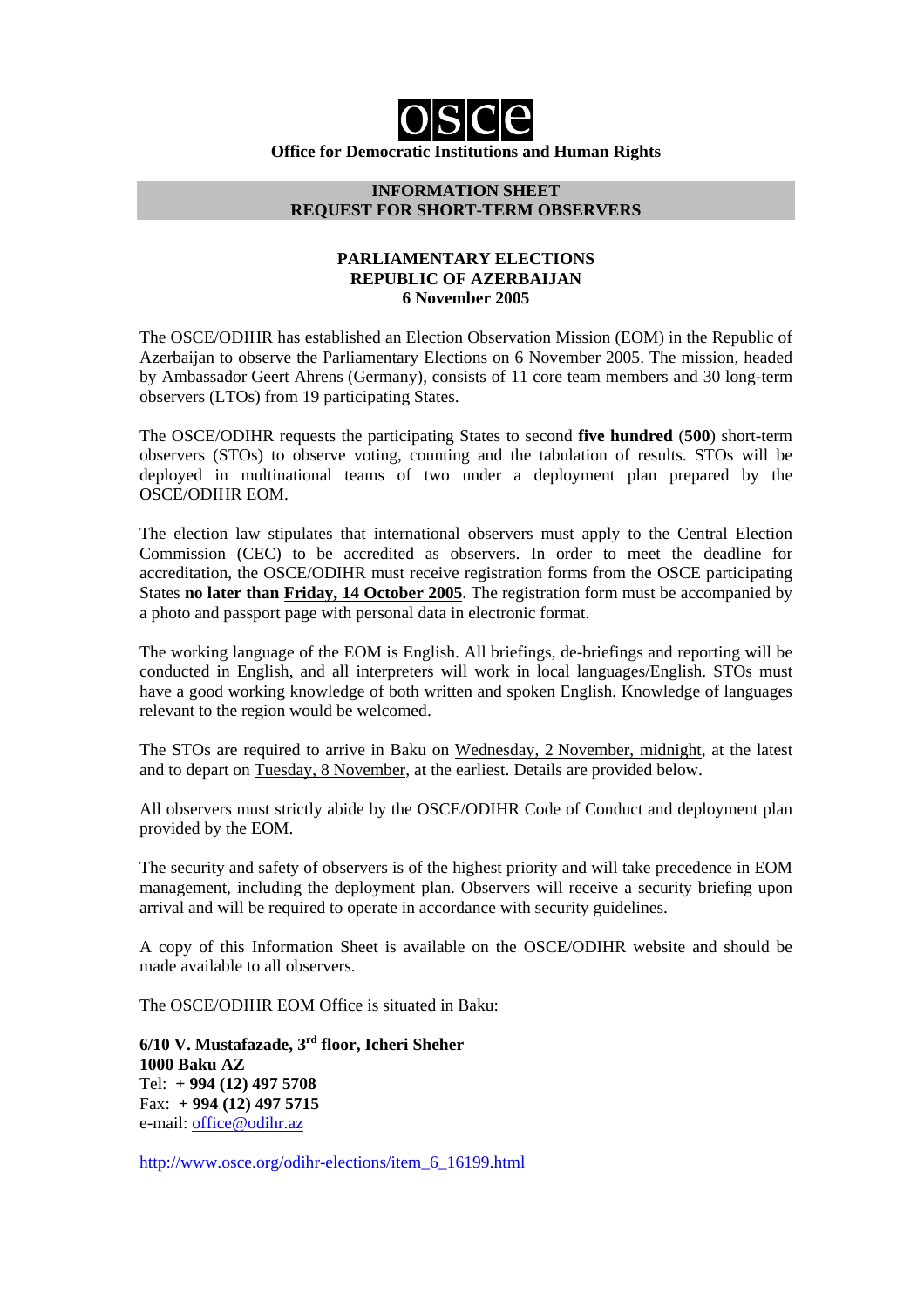# **1. Deployment Timetable**

Observers should plan to stay in Azerbaijan for a minimum of seven days (six nights), depending on the flight schedule.

Short-term observers will be deployed according to the following schedule:

| Wednesday, 2 November     | Last date for arrival in Baku (midnight)                 |
|---------------------------|----------------------------------------------------------|
| Thursday, 3 November      | STO briefing                                             |
| Friday, 4 November        | Deployment to areas of responsibility (AOR)              |
| Saturday, 5 November      | Familiarisation with AOR                                 |
| <b>Sunday, 6 November</b> | <b>Election day</b>                                      |
| Monday, 7 November        | debriefing; Return to Baku; Press<br>STO-<br>Conference; |
| Tuesday, 8 November       | STO departure                                            |

#### **2. Logistics**

#### **a) Contact details**

All logistical arrangements for STOs will be organised by the EOM under the direction of the Logistics Officer, Mr. Robert Lech **(**e-mail: robert.lech@odihr.az). Mobile: +994 50 393 6980.

## **b) Transportation/Accommodation**

All STOs will be met at Baku airport and transported to their accommodation in Baku. **Due to the limited availability of accommodation facilities in Baku and in the regions, STOs should be aware that relatively modest conditions might be expected in some cases and that there may be a requirement for observers of the same gender to share rooms**.

For safety reasons and to prevent problems with transportation, observers are required to use the accommodation arranged for them by the EOM. However, should any of the observers choose not to stay in the accommodation arranged by the EOM, the seconding States should indicate this while registering on-line. If OSCE/ODIHR is not notified, STOs or the respective OSCE States will be charged for the cost regardless of whether they use the accommodation provided. It should also be noted that the EOM cannot provide in-city transportation for STOs who choose to stay outside the designated accommodation.

The EOM will make all arrangements for in-country travel to deployment areas, and on-site drivers, cars and interpreters.

#### **c) Security**

Information on security issues will be presented to STOs during the Briefing. STOs who choose not to stay in accommodation provided by the EOM will not be covered by the mission's security arrangements.

#### **d) Arrival**

Due to the relatively limited scheduled flights to Baku, the OSCE/ODIHR strongly encourages participating States to make early flight bookings. A number of international flights arrive in the early morning hours. The OSCE/ODIHR requests that all STOs arrive on Wednesday, 2 November, at the latest, so as to be present for the STO Briefing on the morning of Thursday, 3 November.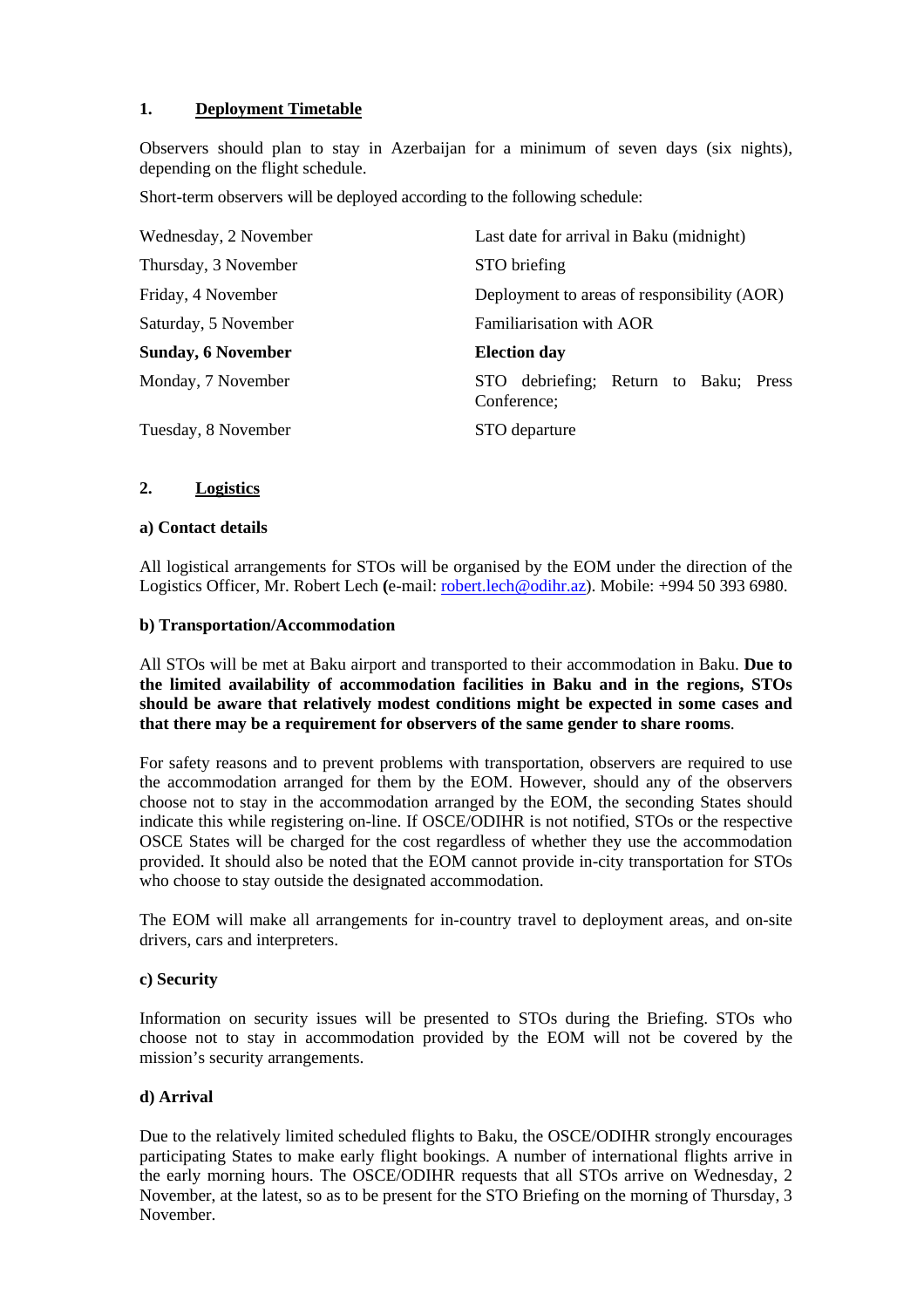# **3. Interpreters and Drivers**

Observers will be organised in multinational teams of two persons under a deployment plan prepared by the OSCE/ODIHR EOM. Each team will have an interpreter and car/driver. Even in cases where one team member speaks Azerbaijani, it will still be necessary for that team to have an interpreter in order that both members of the team can have full access to complete and equal information as they carry out their observation duties.

# **4. Costs**

 $\overline{a}$ 

It is projected that each STO will incur the following costs, though some STOs may not require the full amount indicated below:

| <b>Cost Items</b>                                                                                                                            |            |                                                         |
|----------------------------------------------------------------------------------------------------------------------------------------------|------------|---------------------------------------------------------|
| In-Country Transportation (airport transfers, deployment to/from AOR)                                                                        |            |                                                         |
| Briefing/Debriefing subsistence costs                                                                                                        |            |                                                         |
| Estimated cost to be incurred by EOM on behalf of each observer:                                                                             | 290        |                                                         |
| Driver/Car (USD 25 per day $@$ 4 days per observer)                                                                                          | <b>100</b> |                                                         |
| Fuel (USD 20 per day @ 4 days per observer)                                                                                                  |            |                                                         |
| Interpreter (USD 25 per day $@$ 4 days per observer)<br>Accommodation of drivers/interpreters (50 USD per day $@$ 3 nights per<br>observer)* |            |                                                         |
|                                                                                                                                              |            | Faxing of observation forms per observer, communication |
| Accommodation (6 nights minimum @ max USD 120/per night)                                                                                     |            |                                                         |
| Meals & Incidentals (approx. USD 50 per day $\omega$ minimum 7 days)                                                                         |            |                                                         |
| Costs paid directly by each observer:                                                                                                        | 1,530      |                                                         |
| Total cost per observer:                                                                                                                     | 1,820      |                                                         |

The total cost per observer is estimated at **USD 1,820** (one thousand, eight hundred twenty USD), including **USD 1,530** which the participating States should supply to each observer in cash prior to their departure to Baku, and **USD 290**, which should be transferred directly to OSCE/ODIHR.

<sup>∗</sup> due to local conditions, some drivers and/or interpreters working with STOs deployed in the regions may have to be recruited in Baku and sent out to regional locations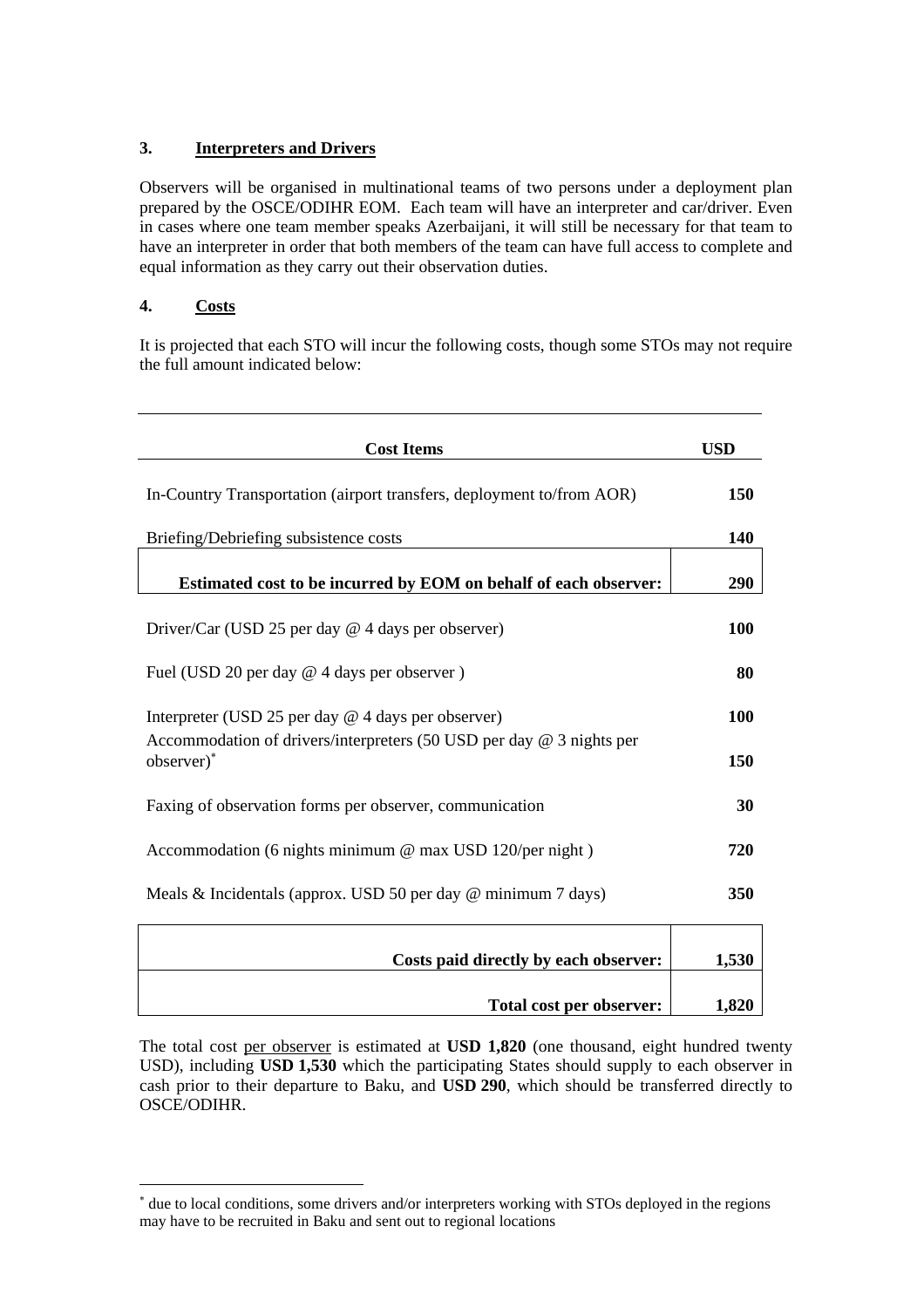After closure of the EOM each seconding state will be billed by ODIHR on the basis of total actual expenses incurred and the number of seconded STOs. Payment instructions will be provided to the seconding states with the final invoice. **USD 290** is a projected cost per each STO.

Participating States must ensure that STOs arrive with **USD 1,530** to cover costs of observation activities and any other personal expenses, such as telephone calls. All cash should preferably be in new bank notes, as it may be difficult to exchange used or old bank notes.

All of the above costs should be paid in US Dollars or local currency. While there are cash machines (ATMs) in Baku, their availability outside the capital city is limited. Hotels may not accept credit cards. STOs should then be prepared to pay hotel bills in cash.

# **5. Visas and Insurance**

Seconding States are requested to confirm visa requirements for their observers. Citizens of many OSCE participating States require visas for entry into the Republic of Azerbaijan. STOs should obtain visas at the nearest Embassy or Consulate of the Republic of Azerbaijan before departure. In specific cases, it is possible for observers to obtain the visa at the airport upon arrival. If such a need arises, the EOM must be informed in advance in order to facilitate the visa issuance process with the Ministry of Foreign Affairs.

IMPORTANT: All STOs should ensure they arrive with adequate health, accidental/life disability, emergency/medical evacuation, property, theft and accident insurance, as this will not be provided by the OSCE/ODIHR. **STOs must have a copy of their insurance policy with them as well as two copies of the data page of their passport and the visa.** 

#### **STOs are requested to bring two passport size photographs with them.**

# **6. Registration and Accreditation Process**

Contact persons in OSCE/ODIHR office in Warsaw:

- Ms. Sylwia Zwolinska, telephone number:  $+48$  22 520 0600, ext. 2148; fax.:  $+48$ 22 628 6967; e-mail: sylwia.zwolinska@odihr.pl;
- Ms. Hanna Sobieraj, tel. number: +48 22 520 0006, ext. 2146; fax.: +48 22 520 02 02; e-mail: hanna.sobieraj@odihr.pl

After receiving this Information Sheet, all OSCE participating States sending STOs should submit **a list of names (first name, last name, passport number)** of seconded STOs **as soon as possible** to the OSCE/ODIHR for the attention of Sylwia Zwolinska or Hanna Sobieraj (see above). An official cover letter from MFAs or designated recruitment organizations should be sent together with the list of STO names.

After submitting the list of STOs, the sending State should register each of their proposed candidates on-line using the Registration Form at:

#### http://www.osce.org/odihr-elections/item\_12\_16193.html

This on-line Registration Form will be available as of **23 September 2005.**

Before using the on-line registration system, the sending State should contact the OSCE/ODIHR, Sylwia Zwolinska or Hanna Sobieraj (see above) and obtain a username and password. These parameters are necessary in order to enter the registration system.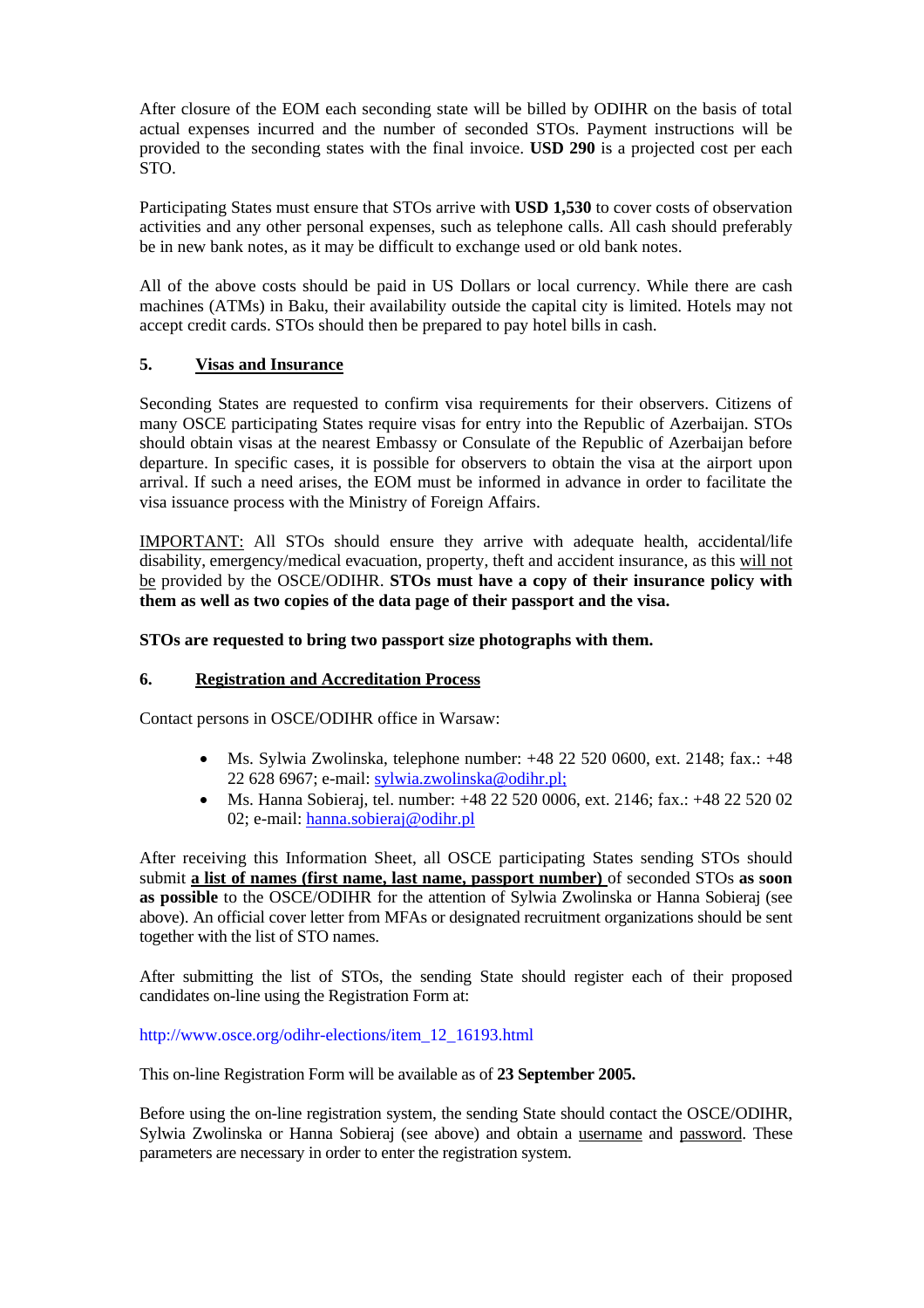All sending States/organizations should be aware that after submitting an on-line registration form, they will not be able to modify, complete or withdraw the participation of an STO on-line. They should contact Sylwia Zwolinska or Hanna Sobieraj in the OSCE/ODIHR Election Section to make the changes, if necessary.

#### **IN ORDER TO MAKE ALL LOGISTICAL ARRANGEMENTS AND MEET THE DEADLINE FOR ACCREDITATION, THE OSCE/ODIHR WILL NOT ACCEPT ANY APPLICATION FOR REGISTRATION AFTER 14 OCTOBER 2005.**

**For accreditation to be completed in accordance with the requirements of Republic of Azerbaijan, each STO application must include:** 

- **an electronic version of her/his photo in .JPG format**
- **an electronic version of her/his passport page with a photo in .JPG format**
- **a scanned electronic version (in MS Word format or .pdf format) of the signed and fully completed Application Form for International Observer - attached hereto and also available at the official web page of the Central Election Commission of the Republic of Azerbaijan: http://www.cec.gov.az/en/main\_en.htm accreditation**

#### **7. Other Information**

Please note that all OSCE/ODIHR election observation final reports, preliminary statements, election laws, and reviews of election laws are available at the OSCE/ODIHR website: www.osce.org/odihr

All STOs are asked to familiarize themselves with the OSCE/ODIHR Election Observation Handbook, available on-line at www.osce.org/odihr-elections/item\_11\_14004.html

Specific information on the EOM to the Republic of Azerbaijan is available on the EOM website: www.osce.org/odihr-elections/item\_12\_16193.html

STOs will be e-mailed a copy of the EOM International Observer Handbook before departure to Baku. A copy of this information sheet is available on the OSCE/ODIHR website and should be made available to all seconded STOs.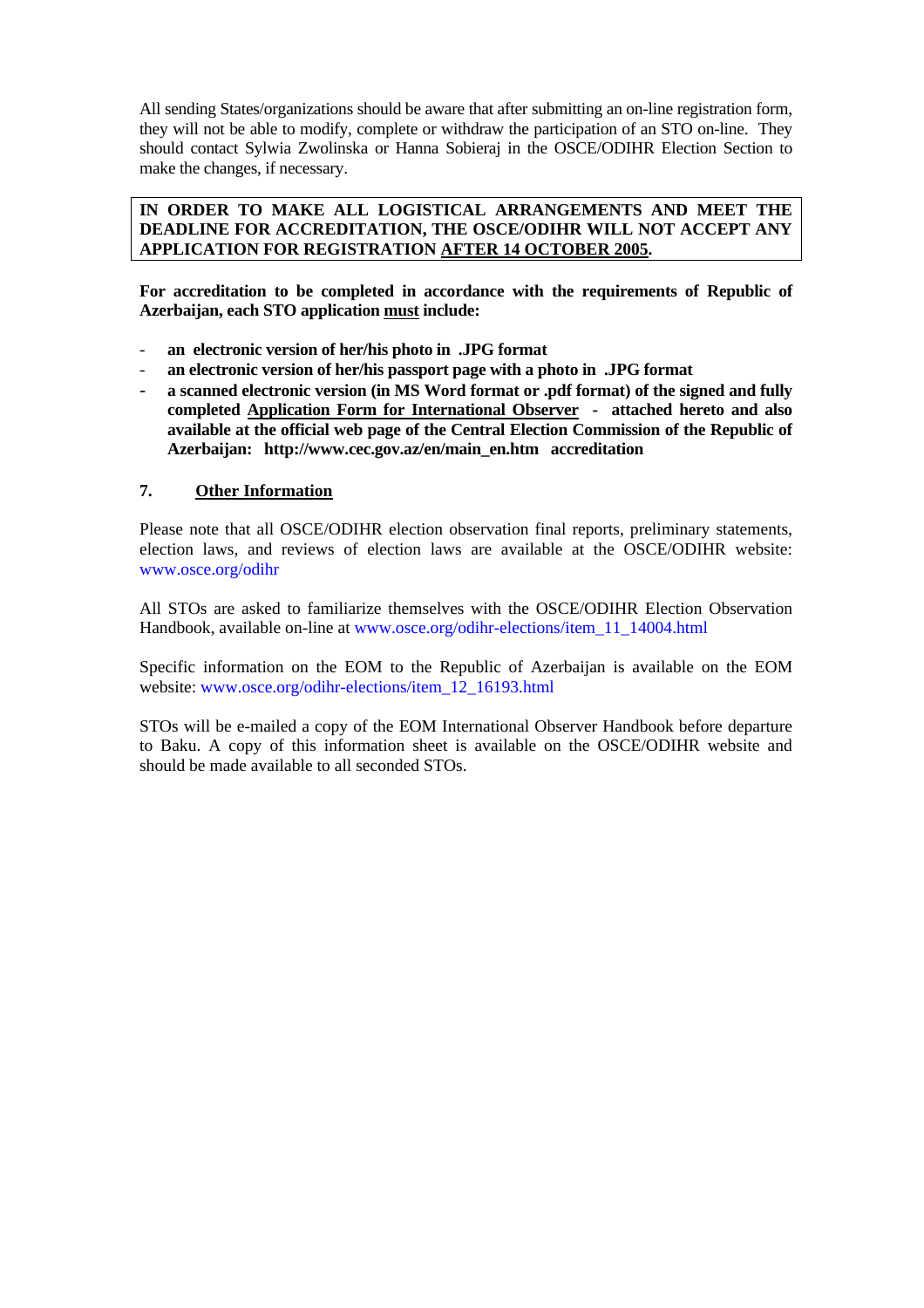#### **POST DESCRIPTION SHORT-TERM OBSERVERS (STOs) PARLIAMENTARY ELECTIONS REPUBLIC OF AZERBAIJAN 6 November 2005**

# **Post title: Short-Term Observer (STO) Title of Supervisor:** Head of OSCE/ODIHR Election Observation Mission (EOM)

STOs are deployed throughout the country in multinational two person teams to assess the close of the campaign, voting, counting and the tabulation of results. Participating States are urged to second STOs with relevant election experience and inter-personal skills.

#### **STOs must adhere to the OSCE/ODIHR Code of Conduct, as outlined in the ODIHR Election Observation Handbook, and national laws.**

#### **REQUIREMENTS**

- 1. Experience of election administration/observation and/or public administration and/or civil society organisations.
- 2. English language proficiency.
- 3. Excellent health.
- 4. Willingness to work long hours in conditions which are sometimes difficult.
- 5. Ability to work in a team and deal with difficult situations in a positive manner.
- 6. Knowledge of Azerbaijani, Russian, or Turkish language is desirable.

Knowledge of the country and surrounding region is desirable but not essential. STOs must be prepared to read briefing materials, attend briefing and de-briefing sessions, understand procedural instructions and complete evaluation forms accurately, all in English. STOs must not have any concurrent commitments that could produce a conflict of interest with the EOM.

**The OSCE/ODIHR reserves the right to reject any candidate who is not capable of undertaking his/her activities in an impartial and objective manner, and to withdraw accreditation in case of any serious breach of the OSCE/ODIHR Code of Conduct.** 

#### **DUTIES AND RESPONSIBILITIES**

#### **Accreditation**

STOs require accreditation from the relevant authority before they can undertake their observer duties. The EOM will forward the names of STOs to the relevant authority in advance to facilitate the accreditation process.

#### **Briefing**

Before deployment, STOs will be provided with an in-depth briefing, which will include:

- code of conduct;
- legislative framework;
- political overview, campaign and media;
- voting, counting and tabulation procedures;
- security situation; and
- logistical arrangements.

STOs will also be provided with briefing materials which will include all necessary electoral and logistics information, as well as reporting forms to complete during the observation of voting, counting, and vote tabulation.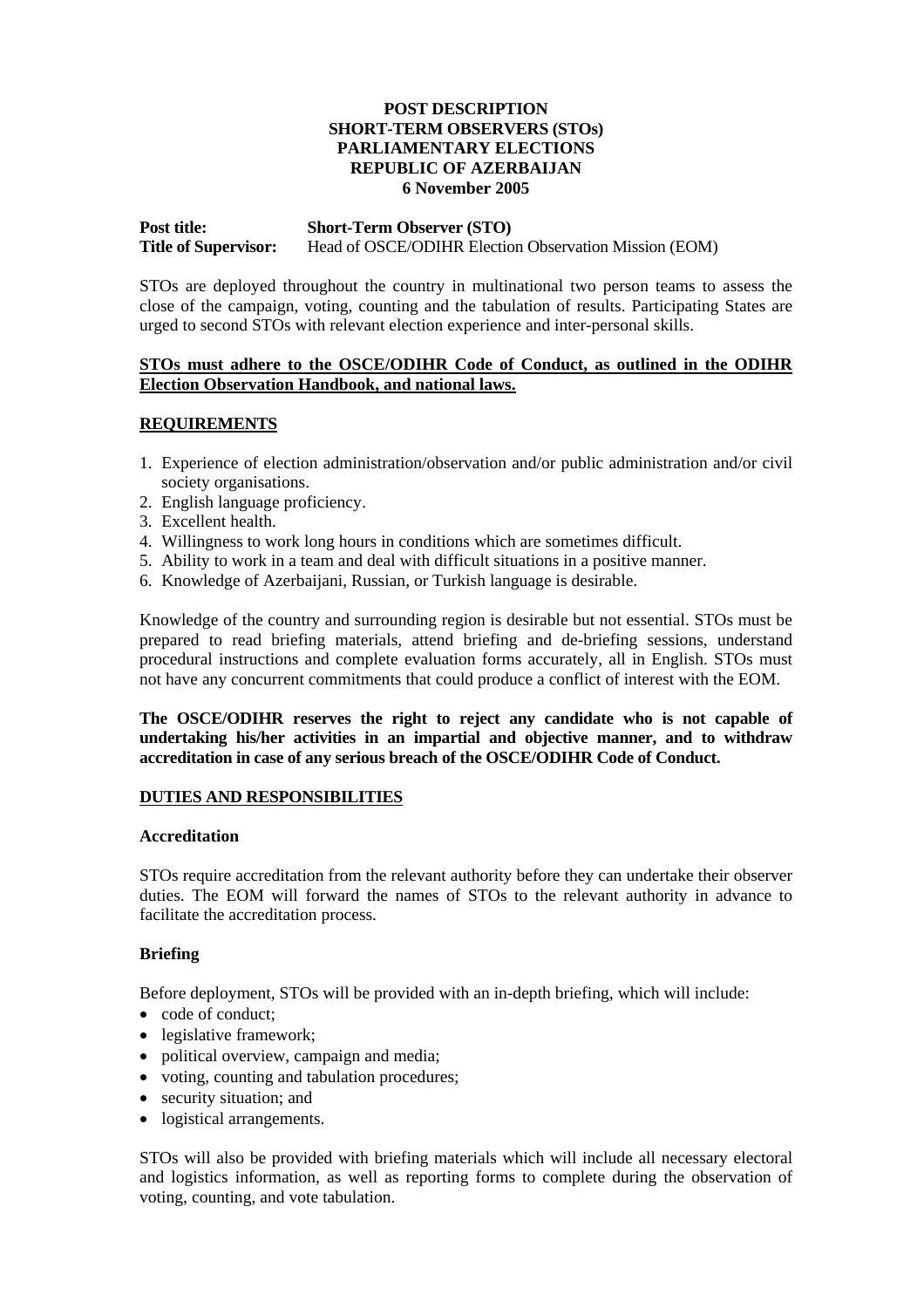All STOs are asked to familiarize themselves with the OSCE/ODIHR Election Observation Handbook, available on-line at www.osce.org/odihr-elections/item\_11\_14004.html

#### **Deployment**

The EOM will develop a deployment plan in to avoid duplication of observation efforts. All STOs should abide strictly by the deployment plan and security instructions. STOs should not request special treatment with regards to deployment locations.

## **De-briefing**

A de-briefing for STOs will be organised after the election. This will provide an opportunity for STOs to discuss their major findings and share their conclusions with other observers and EOM members. The EOM will hold a press conference on the day after the elections to present its preliminary findings and conclusions. A comprehensive Final Report will be issued by the OSCE/ODIHR after the election process has been completed.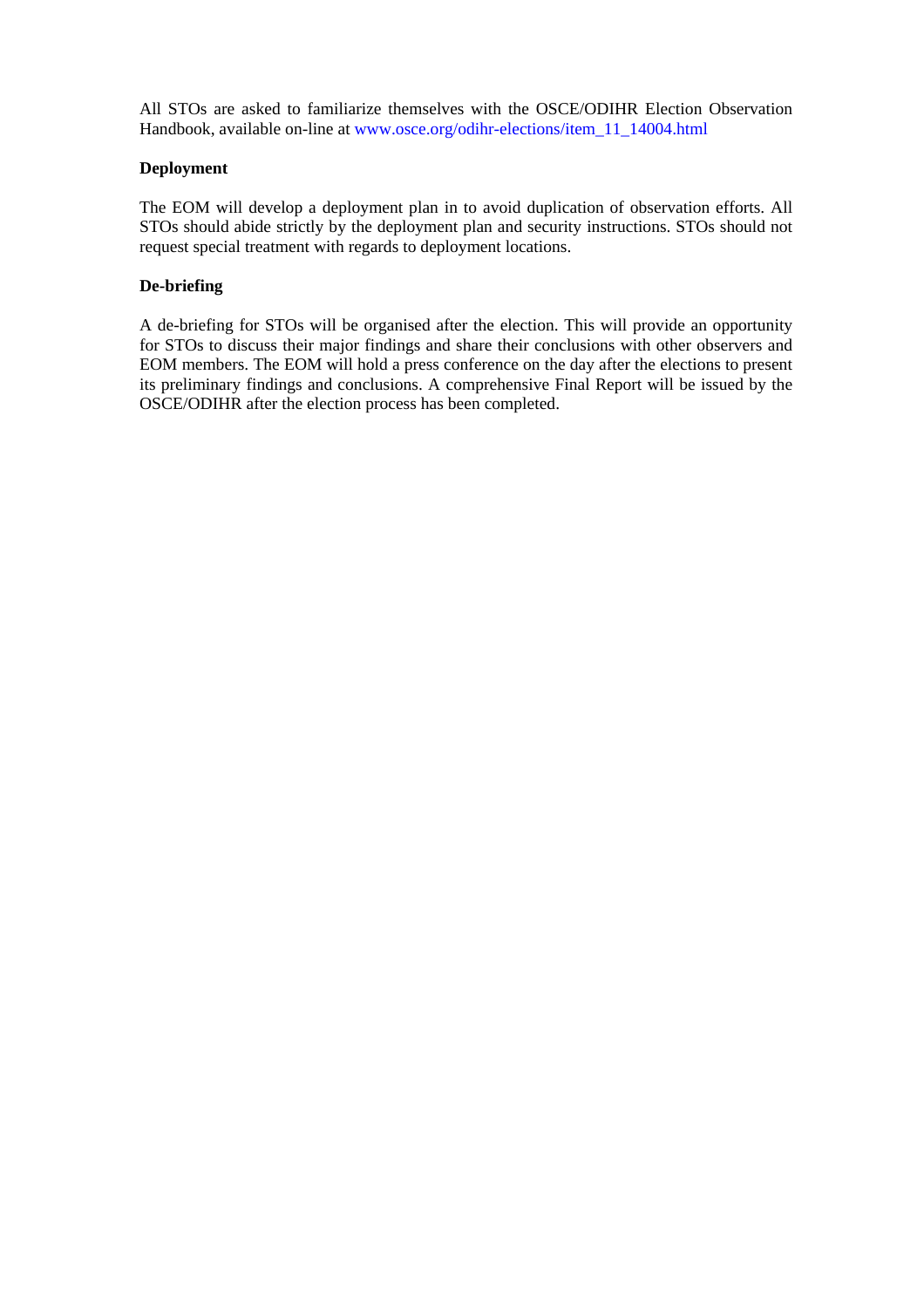# **CODE OF CONDUCT FOR OSCE/ODIHR OBSERVERS**

- Observers will maintain strict impartiality in the conduct of their duties and will, at no time, publicly express or exhibit any bias or preference in relation to national authorities, parties, candidates, or with reference to any issues in contention in the election process.
- Observers will undertake their duties in an unobtrusive manner and will not interfere in the electoral process. Observers may raise questions with election officials and bring irregularities to their attention, but they must not give instructions or countermand their decisions.
- Observers will remain on duty throughout election day, including observation of the vote count and, if instructed, the next stage of tabulation.
- Observers will base all conclusions on their personal observations or on clear and convincing facts or evidence.
- Observers will not make any comments to the media on the electoral process or on the substance of their observations, and any comment to the media will be limited to general information about the observation mission and the role of the observers.
- Observers will not take any unnecessary or undue risks. Each observer's personal safety overrides all other considerations.
- Observers will carry any prescribed identification issued by the host government or election commission and will identify themselves to any authority upon request.
- Observers will comply with all national laws and regulations.
- Observers will exhibit the highest levels of personal discretion and professional behaviour at all times.
- Observers will attend all required mission briefings and debriefings and adhere to the deployment plan and all other instructions provided by the OSCE/ODIHR Election Observation Mission.